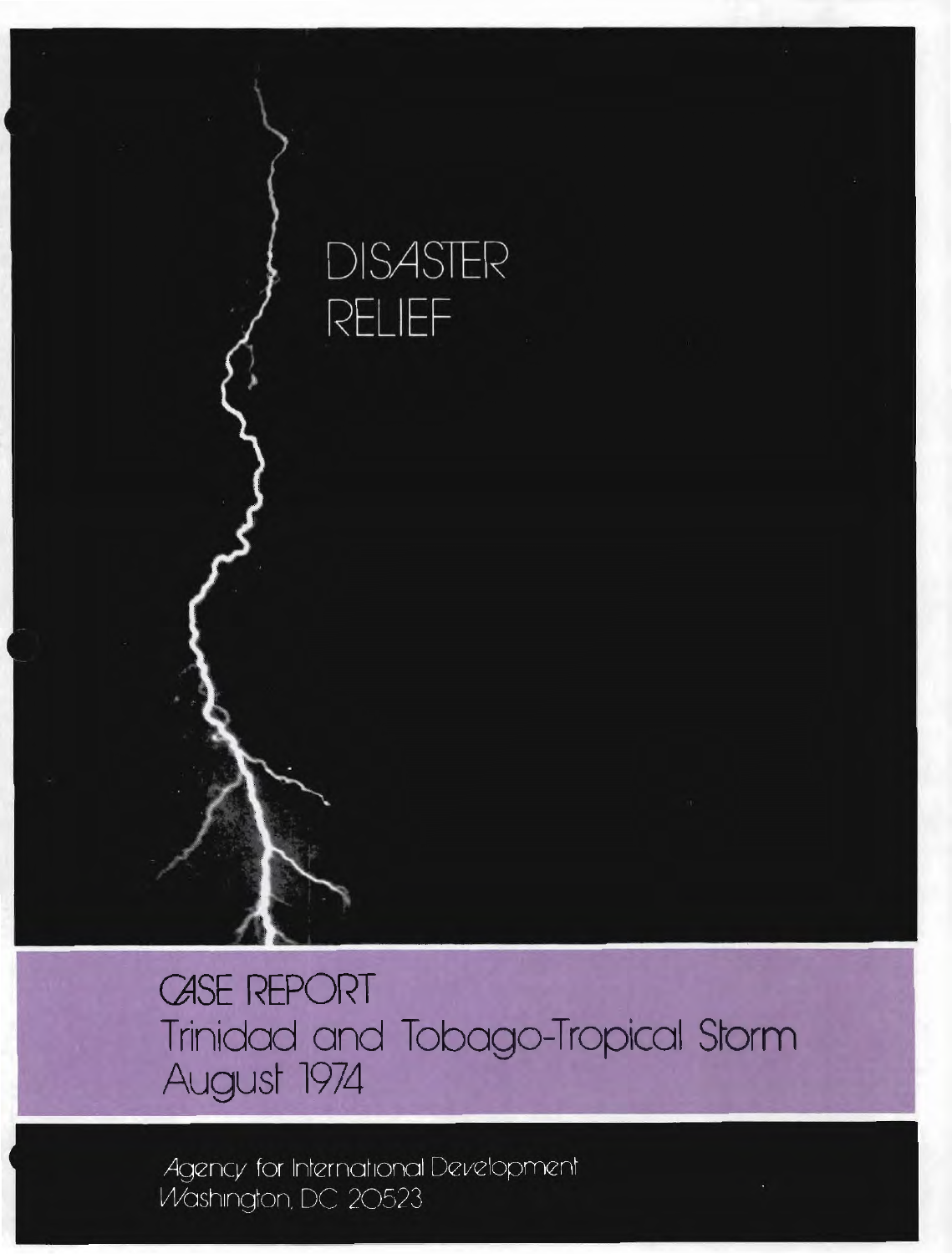# **TRINIDAD AND TOBAGO**

## **Tropical Storm-August 1974**

Tropical Storm Alma hit the island of Trinidad on August 14, 1974 and left in its wake an estimated \$5 million in property damage, an even greater amount of crop losses, and in central Trinidad hundreds of people homeless and in need of food and clothing. Although only two lives were lost due to the storm, damage to buildings and agricultural land was extensive, and thus after the immediate needs for food, clothing and shelter were met, there was much rehabilitation work to be done in housing, forestry, public works, and agriculture.

Foreign Disaster Case Reports are publications of the Office of the Foreign Disaster Relief Coordinator, Agency for International Development. This office has responsibility for coordinating U.S. Government foreign disaster relief responses and for the further coordination of such activities with those of the U.S. private and international disaster relief communities.

#### ACKNOWLEDGEMENT

The Coordinator acknowledges assistance received in the preparation of this and other case reports from the many public and private organizations in the United States and abroad engaged in foreign disaster relief.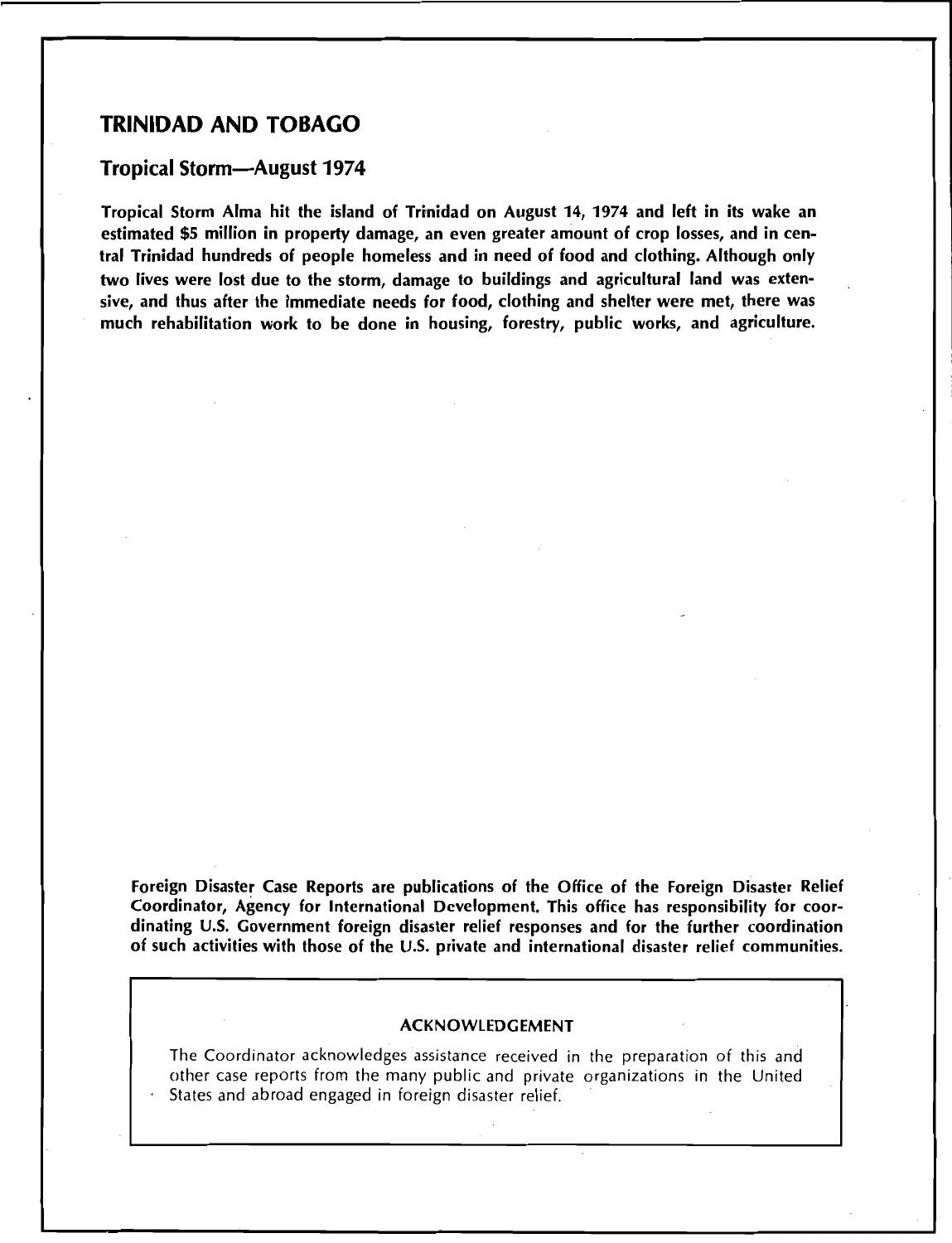**Value of U.S. Government** Assistance .......................................... **\$5,000** 

About 6:00 A.M. on Wednesday, August 14, 1974 Tropical Storm Alma hit the east coast of Trinidad, near Manzanilla Point. For the next three hours most of the island was subjected to rain and high winds, with wind speeds registered at 55 mph and frequent greater gusts. The storm moved almost due west across the island, wreaking most of its damage in the rich sugar lands of central Trinidad. Fortunately much of the sugar crop had recently been planted and was too young to sustain much damage. Trinidad's meterological service tracked the storm from the time of its formation several hundred miles east of Trinidad through constant monitoring by the U.S. weather satellites. A hurricane alert was officially called late Monday afternoon, August 12. Frequent announcements on the status of the storm were made during the day of August 13 by National Emergency Relief Organization (NERO). All residents were warned to take precautions, but most attention was focused on the nearby island of Tobago where Hurricane Flora had caused severe damage in 1963. Not until the early hours of August 14 was it apparent that the storm had veered toward Trinidad and away from Tobago.

The Government of Trinidad and Tobago (GOTT) estimated property damage at \$5 million. Some 3,000 buildings and 17,750 acres of cropland were severely damaged. From a human standpoint, 50,000 people were affected, two were killed, and unknown numbers injured. Five hundred families were left homeless and 1,000 families required mass feeding.

## **ACTION TAKEN BY THE GOVERNMENT OF TRINIDAD AND TOBAGO AND LOCAL ORGANIZATIONS:**

The National Emergency Relief Organization of Trinidad and Tobago is a small agency which was established within the Ministry of National Security as a result of the 1963 Hurricane Flora disaster to act as coordinator of all disaster relief. Although previously untested by a significant natural disaster in Trinidad or Tobago, NERO performed very creditably and served as a catalyst around which large-scale relief efforts were carried out.

Soon after Tropical Storm Alma struck Trinidad, the GOTT made an initial assessment of damage and the Cabinet authorized \$50,000 for emergency relief. With these funds, augmented by contributions from private agencies and individual citizens, emergency distribution of food parcels, blankets, and items· of clothing was made thoughout the country. About 40 percent of this initial allocation went to emergency expenditures for building materials for hard-hit home owners. After considering detailed assessments of damage caused by the storm, the Cabinet on August 31 approved an appropriation of \$4.7 million for rehabilitation work in housing, forestry, public works, and agriculture.

No estimate is available as to the amount of relief funds provided from private sources, but considerable quantities of donated food, clothing, and building materials were distributed by private agencies.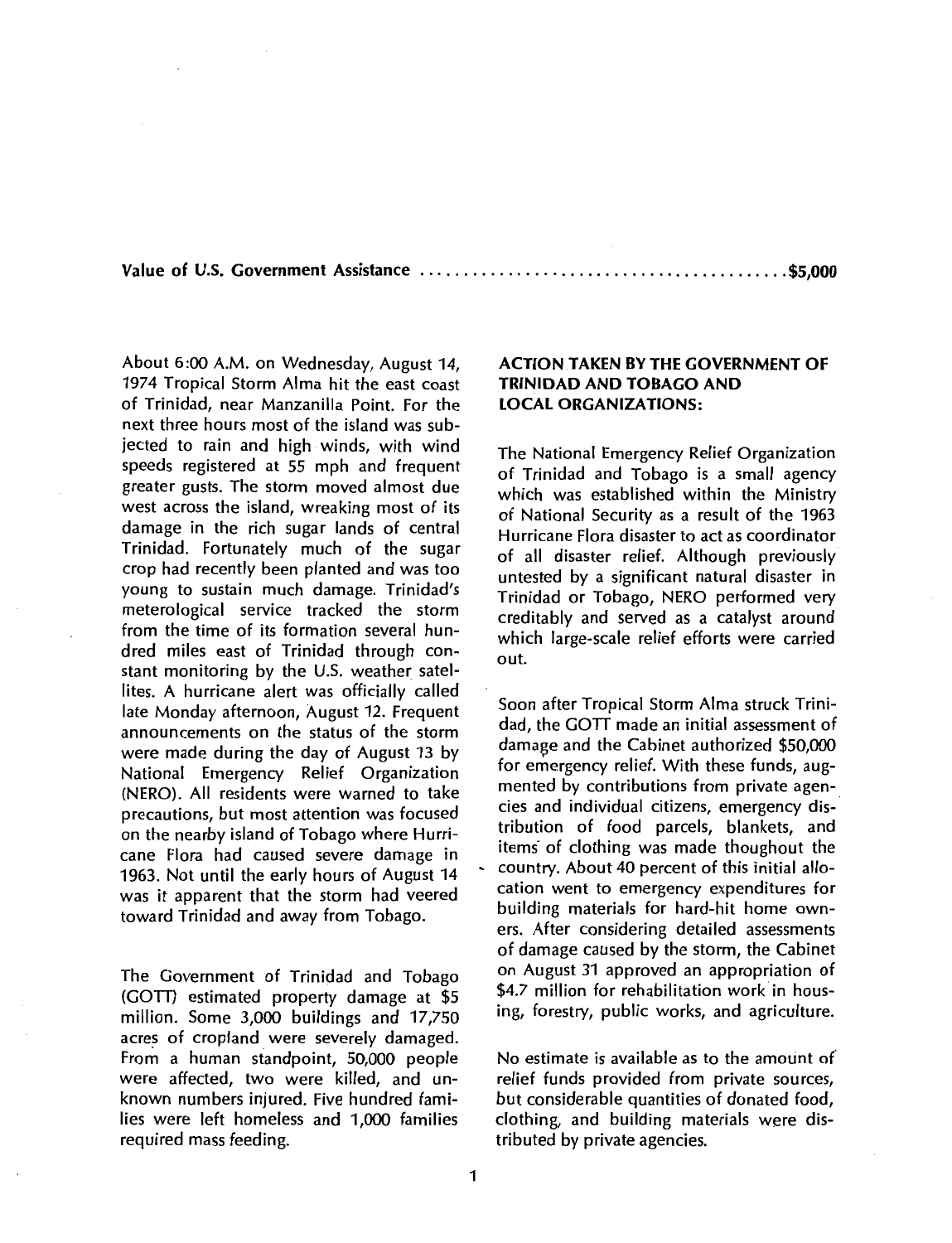The greatest damage done by Tropical Storm Alma occurred in the agricultural sector, from which the GOTT received 3,458 requests for assistance in agriculture. As of September 27, the Ministry of Agriculture had spent \$150,000 for initial rehabilitation, plus \$50,000 for the clearing of damaged agricultural access roads. Extensive damage was done to several forestry plantations, and relief work was deemed to be urgent to take advantage of the existing suitable planting weather. An estimated \$50,000 was spent for this purpose by October 4, and all replanting was expected to be finished by the end of the year. A number of public buildings, especially schools and hospitals, and highways were damaged by the storm. The Ministry of Works estimated that \$45,000 would be spent to repair highways and an undetermined sum on public buildings, although rehabilitation of the latter was delayed by the non-availability of certain types of building materials.

In addition to NERO and other government agencies, many private organizations provided assistance to the disaster victims. The most prominent of these was the Red Cross Society of Trinidad and Tobago, which helped organize the distribution of food, clothing, blankets, and other materials in the stricken areas. The Inter-Religious Organization, the Businessmen's Association, and the Sugar Industry Labor Welfare Committee were among the other groups which provided significant amounts of assistance.

The only organization spontaneously created as a result of the disaster was the Central Alma Emergency Relief Committee, based in the most seriously affected area, and comprised of representatives of the Central Trinidad Lions, the Central Chamber of Commerce, the Central Jaycees, Child Welfare Leagues, the COUVA Improvement Committee, and other organizations. This group appears to have disbanded as soon as the central government took over the burden of the major rehabilitation effort.



*The tropical storm caused extensive damage in the agriculture sector of Trinidad.*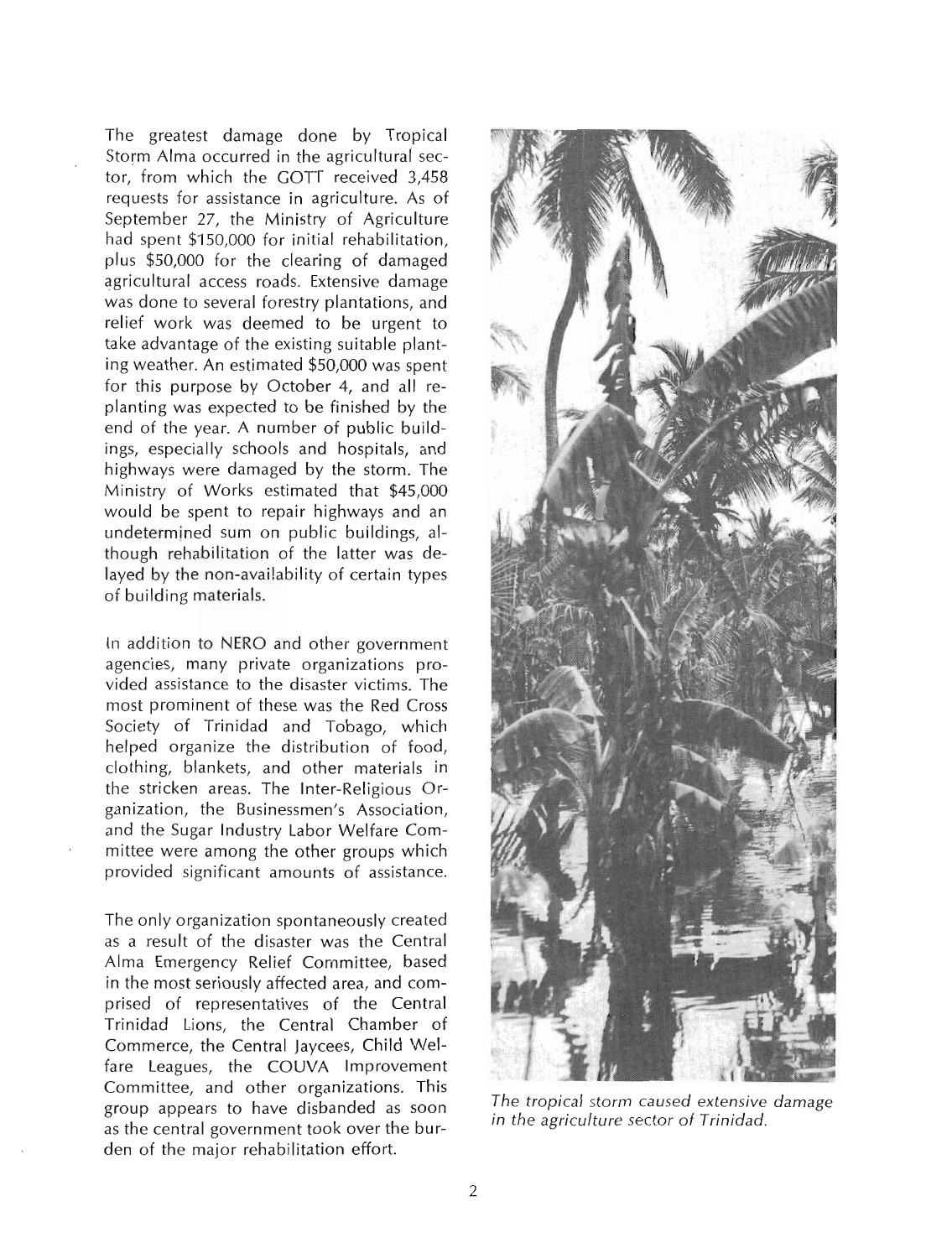## **ASSISTANCE PROVIDED BY THE**  U.S. **GOVERNMENT:**

In the first few days following the storm, initial reports based largely on what happened in the capital city of Port of Spain described only wind damage and stressed that the storm was much less severe than Hurricane Flora. By the weekend of August 17-18, however, detailed reports from residents in Central Trinidad made clear the magnitude of the situation, describing hundreds of damaged homes and other buildings, many of them roofless, families still in need of food and clothing, and thousands of acres of cropland damaged. After consulting with the GOTT authorities, Ambassador Lloyd I. Miller determined that a disaster had occurred which warranted USG assistance, and a formal notification was sent to Washington August 26, 1974. Further discussions with GOTT officials, NERO officers, and directors of the Red Cross Society convinced the Embassy that the most immediately useful assistance would be a cash donation. The Ambassador presented, on September 6, 1974, a cash donation of TT\$10,000 (about US\$5,000) to the Red Cross Society of Trinidad and Tobago. This money, together with other donations and funds already on hand, was used to conduct a wide range of relief activities including provision and distribution of foodstuffs, clothing, blankets, temporary shelter, and other building materials. No detailed report of the Red Cross Society's activities was prepared, but the Society reported that a total of US\$12,393 was disbursed from its disaster relief fund.

## **ASSISTANCE PROVIDED BY THE INTERNATIONAL COMMUNITY:**

On an unofficial basis the Canadian Women's Club collaborated with the Red Cross Society in gathering and preparing clothes for distribution. The Amoco Trinidad Oil Company, a subsidiary of Standard Oil of Indiana, made a cash donation of TT\$1,000 (about US\$500) to the Trinidad and Tobago Red Cross Society.